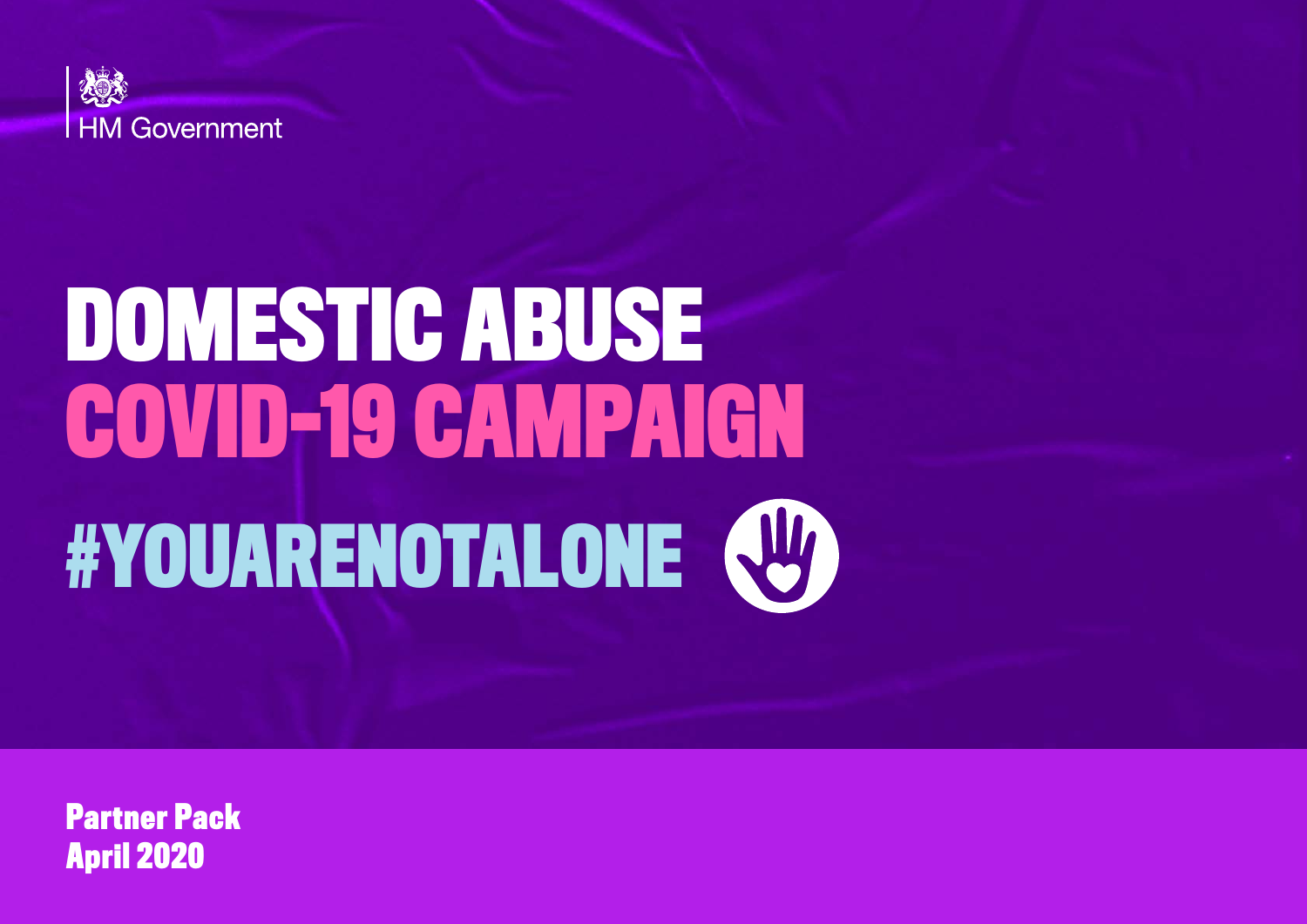### **DOMESTIC ABUSE COVID-19 CAMPAIGN Information for partners**

Measures announced over recent weeks to tackle coronavirus (COVID-19) have drastically altered people's day-to-day lives. Whilst it is essential that the vast majority of people do stay home in order to protect the NHS and save lives, the government acknowledges that the order to stay at home can cause anxiety for those who are experiencing or feel at risk of domestic abuse. Domestic abuse is unacceptable in any situation, no matter what stresses people are under. There is no excuse for domestic abuse.

The Home Office has worked with a number of key partners and charities to launch a new national campaign to raise awareness that there is still support available for victims of domestic abuse. Advertising on social media signposts to [gov.uk/domestic-abuse](http://gov.uk/domestic-abuse) where victims, perpetrators and members of the public can find out how to get support if they or someone they know may be experiencing domestic abuse. Paid search adverts will also be directing to support and advice.

The campaign launched with a shareable social media ask for people to post the campaign advert and/or share a picture or video of themselves showing the campaign symbol – a hand with a heart symbol in it – and using the campaign hashtag

**#YouAreNotAlone, to show solidarity and support for victims** of abuse. We hope that supporters and the public will continue to share this message to ensure we are reaching as many people as we can.

Support on the GOV.UK page signposts to organisations such as Refuge who run the National Domestic Abuse Helpline, the Live Fear Free Helpline in Wales, Men's Advice Line, Women's Aid, Galop, Hestia, Imkaan, SafeLives and Respect who run the perpetrator phoneline.

People that are affected by domestic abuse will be harder to reach at this time and we really need your help to promote the campaign and raise awareness of the advice and support available. We have produced some campaign assets, including digital assets, a leaflet and a poster, which are all available to download [here](https://homeoffice.brandworkz.com/bms/?link=C8381A71). We will continue to update the Brandworkz portal as more assets are created, and we will email you as new assets are added.

We are grateful for all the support we have received so far from our stakeholders and would appreciate if you could share the campaign assets with your networks and include a link on your website to our GOV.UK campaign page: gov.uk/domestic-abuse

**If you have any questions or feedback on the campaign, please contact the Home Office campaigns team on domesticabusecampaign@homeoffice.gov.uk**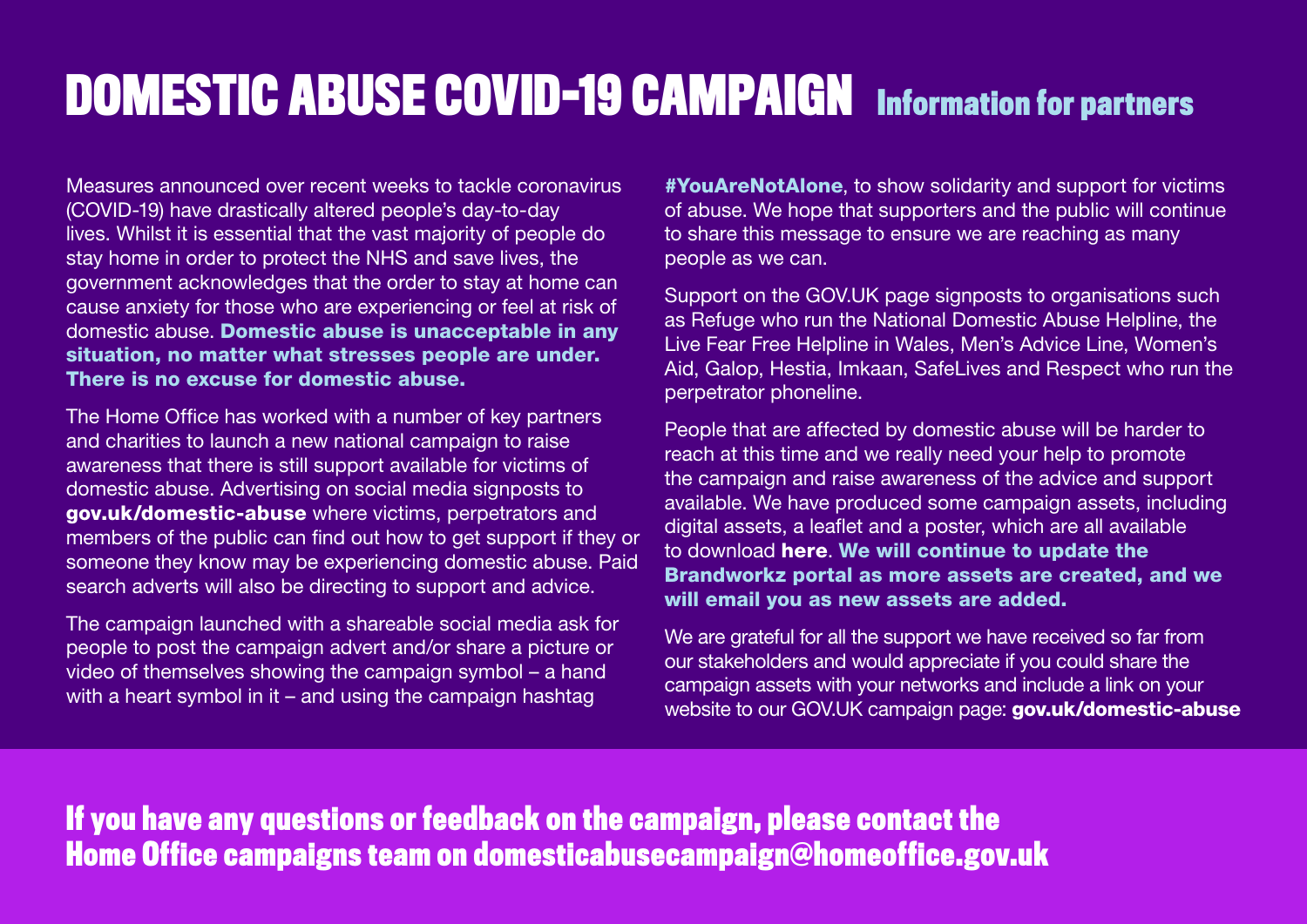# **DOMESTIC ABUSE COVID-19 CAMPAIGN Campaign assets**

機

**HM Government** 

We have developed campaign assets which are available for you to share with your networks and raise awareness of where people can get further advice and support. Please download the campaign assets, including digital assets, posters and leaflets, [here](https://homeoffice.brandworkz.com/bms/?link=C8381A71).



**We are planning further assets to add to the Brandworkz portal over the coming weeks and will notify you of any updates. This will include translated assets.**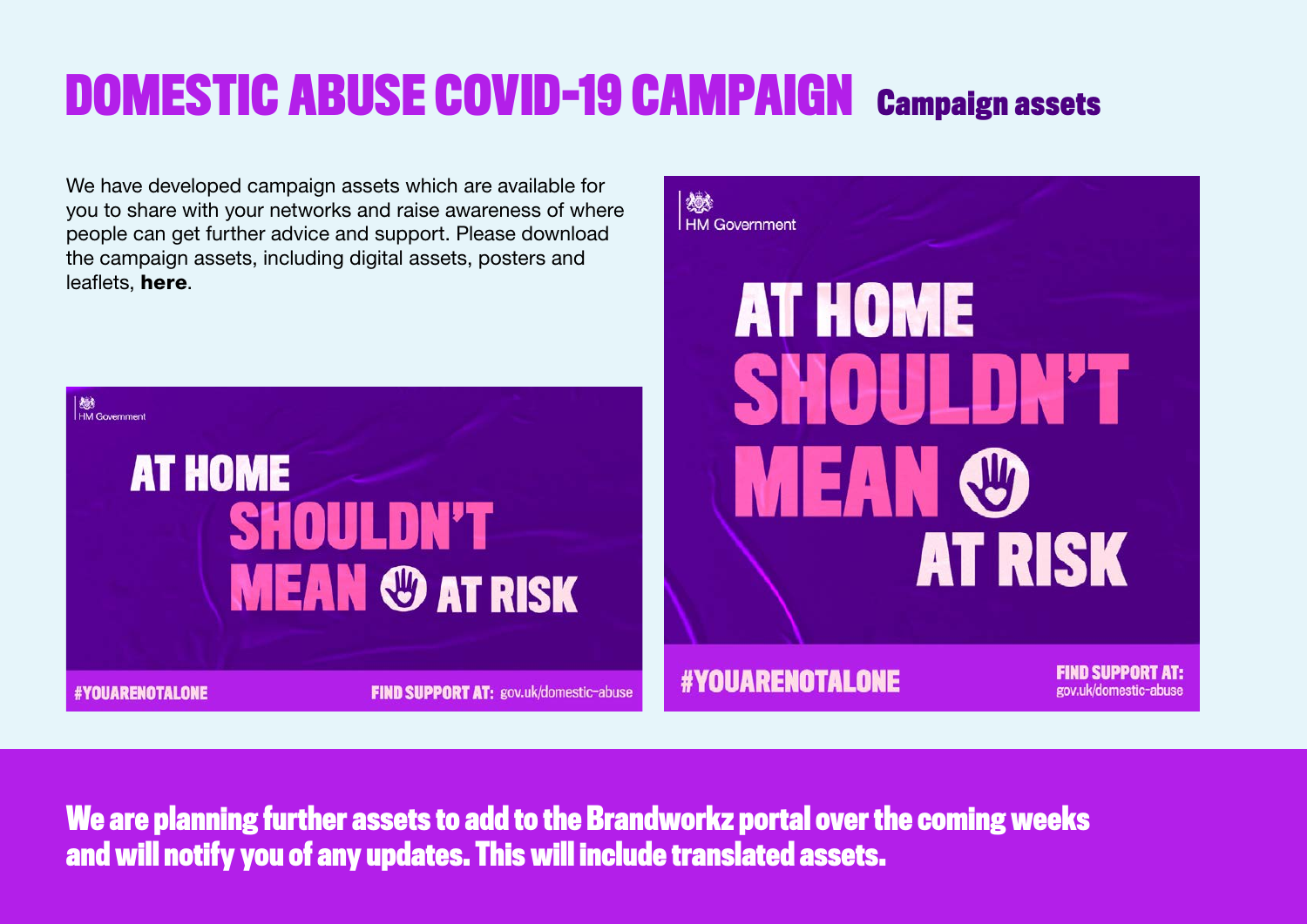# **DOMESTIC ABUSE COVID-19 CAMPAIGN Suggested social posts**

**#YouAreNotAlone.** If you are at risk or experiencing #DomesticAbuse you can still seek refuge and support is still available to you. The National Domestic Abuse Helpline is free to call 24/7 on 0808 2000 247.

Find out more: gov.uk/domestic-abuse

There is **#NoExcuseForAbuse**. If you, or someone you know, is worried about their behaviour there is advice available at: https://respectphoneline.org.uk

Nobody should suffer from #DomesticAbuse. If you're worried or suspect that someone you know may be a victim of domestic abuse, you can get more information here: gov.uk/domestic-abuse. #YouAreNotAlone

If you are worried you or someone you know is suffering from #DomesticAbuse, there is help available to you. But if you or anyone you know is in immediate danger call 999 and ask for the police.

Find out more at: gov.uk/domestic-abuse. #YouAreNotAlone

At home shouldn't mean at risk. If you or someone you know is suffering from **#DomesticAbuse**, isolation rules do not apply. Police response & support services remain available.

Find support at gov.uk/domestic-abuse or call 999 if you are in immediate danger. #YouAreNotAlone

Get help for #DomesticAbuse. Call 999 if in immediate danger. If you can't speak and are calling from a mobile, listen to the operator and, when prompted, dial 55 to connect to the police, who will help.

Find support: gov.uk/domestic-abuse #YouAreNotAlone

**These social posts can be used as a guide to help you promote the campaign. Please do tailor these for your audience.**